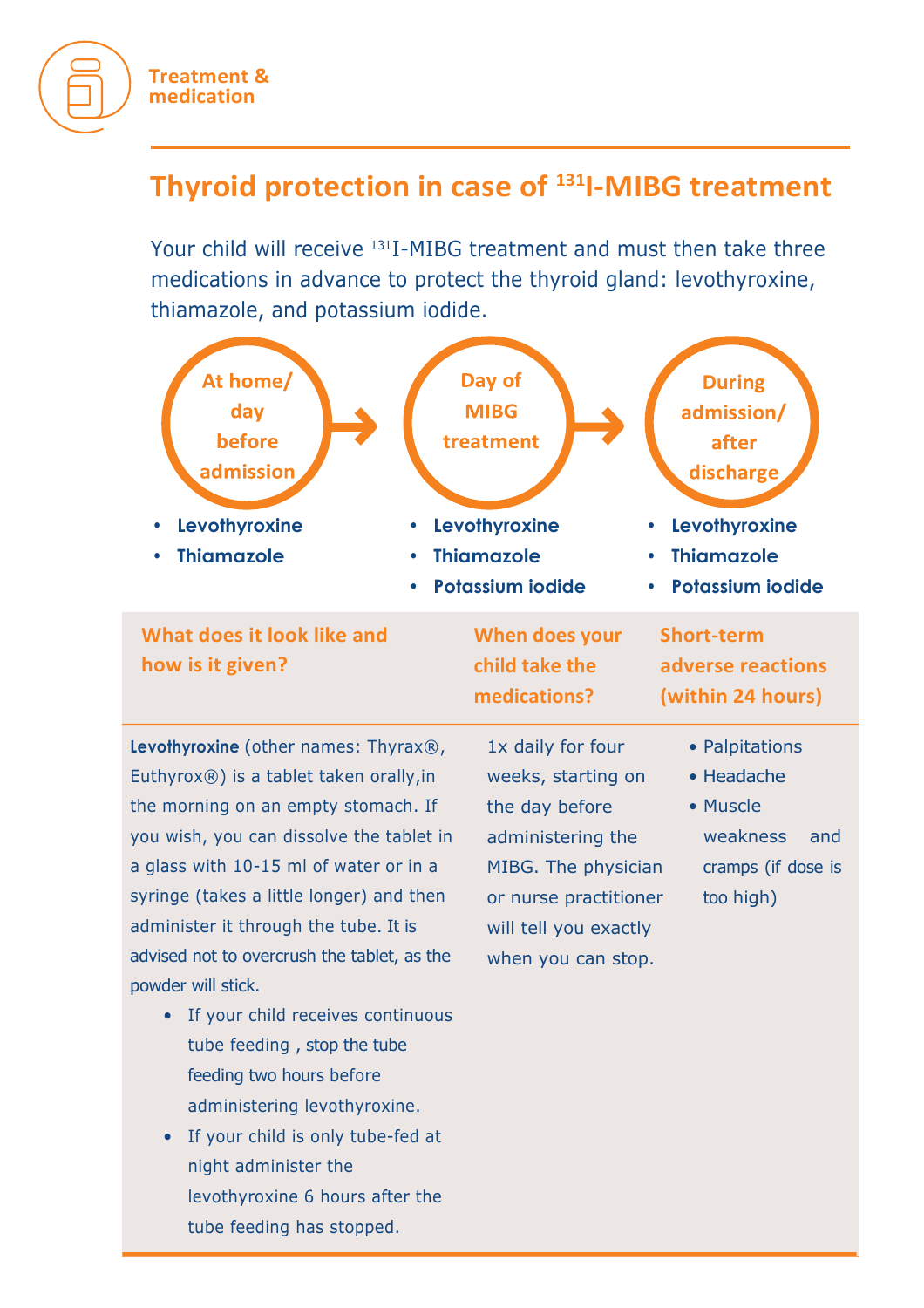| What does it look like and how is it<br>given?                                                                                                                                                                                                      | When does your<br>child take the<br>medications?                                                                                                                                                                            | <b>Short-term</b><br>adverse<br>reactions<br>(within 24<br>hours)                                                                                                                                                                         |
|-----------------------------------------------------------------------------------------------------------------------------------------------------------------------------------------------------------------------------------------------------|-----------------------------------------------------------------------------------------------------------------------------------------------------------------------------------------------------------------------------|-------------------------------------------------------------------------------------------------------------------------------------------------------------------------------------------------------------------------------------------|
| Thiamazole (other name: Strumazol®)<br>is a tablet that is taken orally.<br>You may soak the tablet<br>crush it or dissolve it in water and<br>give it via a gavage. The bitter<br>taste can be masked if necessary<br>with lemonade or applesauce. | $2x$ a day<br>for four weeks,<br>starting<br>on the day before<br>administering the<br>MIBG. The doctor or<br>the nurse<br>practitioner will<br>instruct you on when<br>exactly to stop.                                    | Muscle pain<br>Joint pain<br>Skin rash<br>Low white<br>$\bullet$<br>blood cells<br>(in case of hyper<br>sensitivity)                                                                                                                      |
| Potassium lodide is a beverage that can<br>ingested by mouth or given through the<br>gavage.                                                                                                                                                        | 1x a day for two<br>weeks, starting<br>on the day of, and<br>preferably half an<br>hour before<br>administering<br>the MIBG.<br>The doctor or the<br>nurse practitioner<br>will instruct you on<br>when exactly to<br>stop. | <b>Itching</b><br><b>Redness</b><br><b>Swelling</b><br>Skin rash<br>$\bullet$<br>Shortness of<br>breath<br><b>Sometimes</b><br>irritation and<br>inflammation of<br>the eyes, nose<br>and oral cavity<br>(in case of<br>prolonged<br>use) |

## **Particulars**

Blood is taken regularly to check the function of the thyroid gland.

## **Special instructions**

- If, due to circumstances, you do not succeed in having your child take the medication in advance , please notify us when you come for the MIBG.
- If you have a fever or sore throat, please contact your doctor or nurse practitioner.